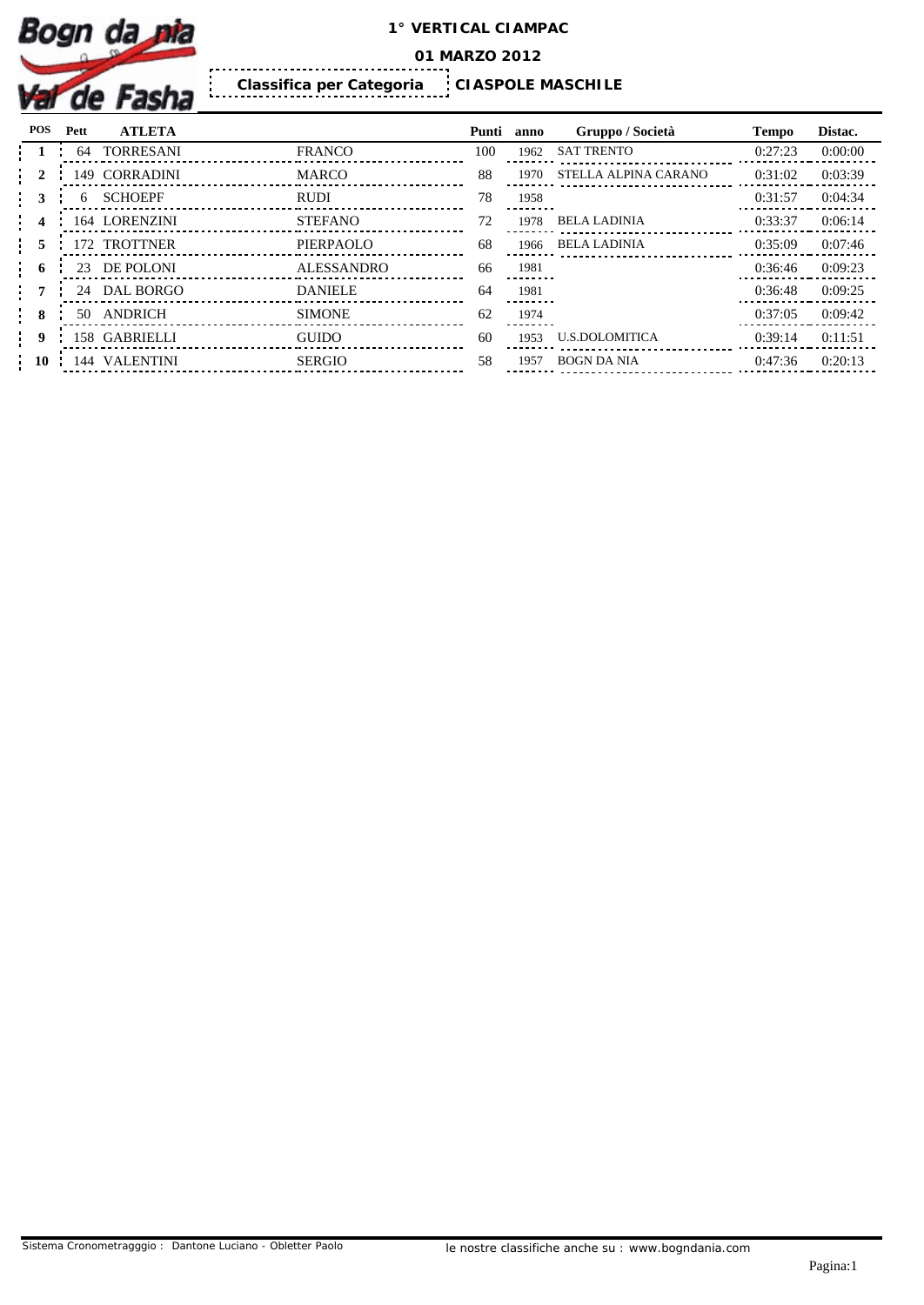

**01 MARZO 2012**

**PELLI FEMMINILE Classifica per Categoria** 

| POS | Pett | <b>ATLETA</b>    |                  | Punti anno |      | Gruppo / Società   | <b>Tempo</b> | Distac. |
|-----|------|------------------|------------------|------------|------|--------------------|--------------|---------|
|     | 84   | <b>JELLICI</b>   | CARLA            | 100        | 1969 | BOGN DA NIA        | 0:31:36      | 0:00:00 |
|     |      | 105 TAGLIAPIETRA | <b>GIULIA</b>    | 88         | 1975 | PEVES GHERDEINA    | 0:34:02      | 0:02:26 |
|     | 65   | <b>BENEDETTI</b> | <b>ELISABETH</b> | 78         | 1971 | A.S.CAURIOL        | 0:34:56      | 0:03:20 |
|     |      | 115 BELLIN       | <b>LORENZO</b>   | 72         | 1975 | <b>I FAVOLENZE</b> | 0:38:44      | 0:07:08 |
|     |      | 122 DEMETZ       | <b>ESTHER</b>    | 68         | 1990 | PEVES GHERDEINA    | 0:39:31      | 0:07:55 |
| - 6 |      | 184 PEDEVILLA    | <b>VERONIKA</b>  | 66         | 1975 |                    | 0:43:42      | 0:12:06 |
|     | 46   | TEZZELE          | <b>MICHELA</b>   | 64         | 1976 | <b>GRONLAIT</b>    | 0:47:48      | 0:16:12 |
| 8   | 29.  | ZASSO            | <b>LAURA</b>     | 62         | 1983 | ATLETICA AGORDINA  | 0:48:37      | 0:17:01 |
|     |      |                  |                  |            |      |                    |              |         |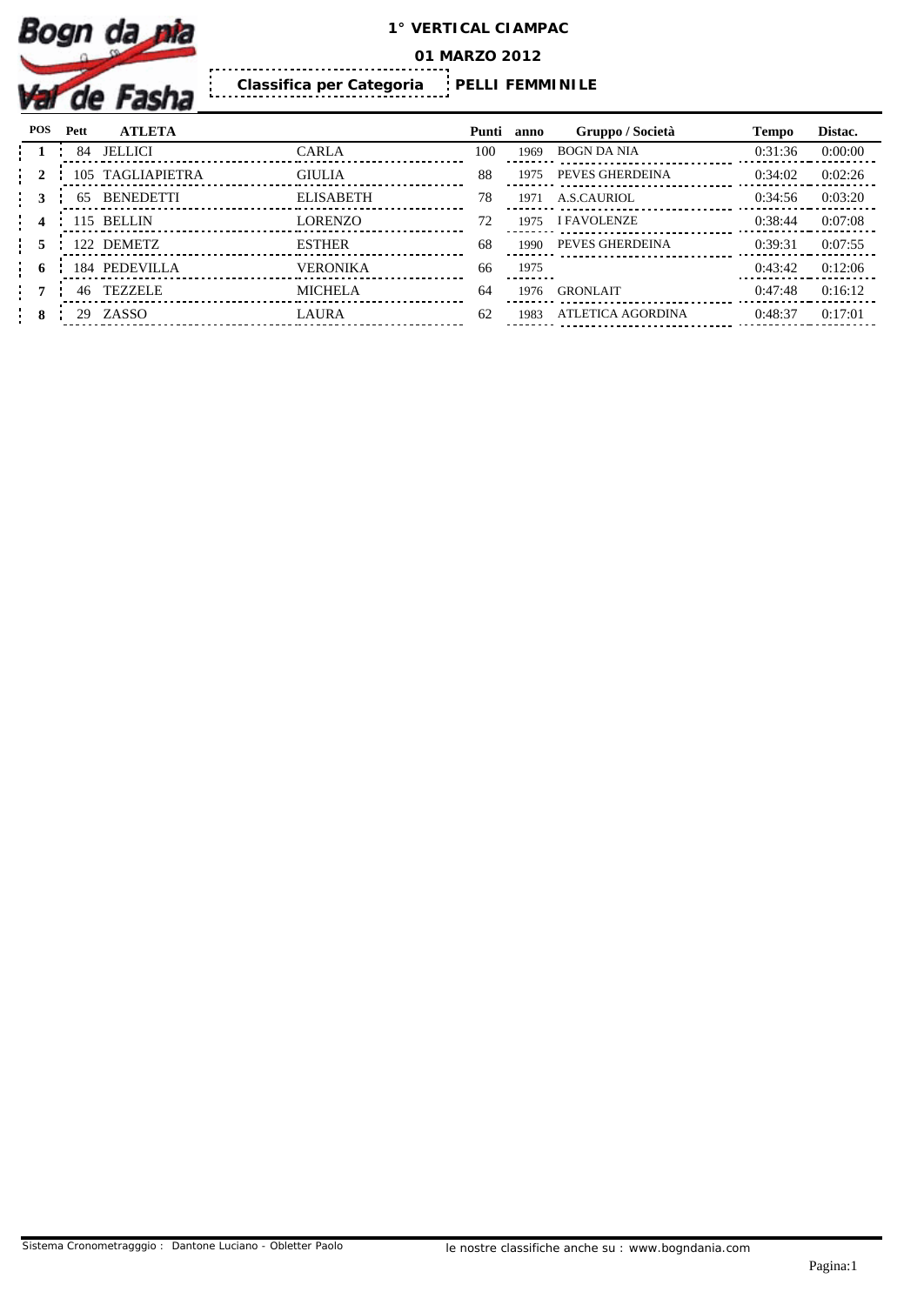

**01 MARZO 2012**

**PELLI MASCHILE Classifica per Categoria** 

| POS | Pett | <b>ATLETA</b>        |                   | Punti anno |      | Gruppo / Società                           | <b>Tempo</b> | Distac. |
|-----|------|----------------------|-------------------|------------|------|--------------------------------------------|--------------|---------|
|     |      | 141 ZULIAN           | <b>IVO</b>        | 100        | 1980 | <b>BOGN DA NIA</b>                         | 0:24:04      | 0:00:00 |
| 2   |      | 58 TRETTEL           | <b>THOMAS</b>     | 88         | 1985 | <b>A.S.CAURIOL</b>                         | 0:24:33      | 0:00:29 |
| 3   |      | 63 DEPAUL            | <b>GABRIELE</b>   | 78         | 1988 | <b>BOGN DA NIA</b>                         | 0:25:38      | 0:01:34 |
|     |      | 73 PLONER            | <b>DANIEL</b>     | 72         |      | 1972 GHERDEINA                             | 0:26:09      | 0:02:05 |
|     |      | 153 MATTIATO         | <b>ANDREA</b>     | 68         |      | 1978 I FAVOLENZE                           | 0:26:21      | 0:02:17 |
| h   |      | 171 CALLIARI         | <b>ALESSANDRO</b> | 66         |      | 1982 G.S. CASTELLO DI FIEMM                | 0:26:24      | 0:02:20 |
|     |      | 88 CORADINI          | <b>FEDERICO</b>   | 64         | 1978 | U.S.CORNACCI                               | 0:26:29      | 0:02:25 |
| 8   |      | 62 VARESCO           | <b>CHRISTIAN</b>  | 62         |      | 1990 U.S.CORNACCI                          | 0:26:36      | 0:02:32 |
| 9   | 37   | <b>CORAZZA</b>       | <b>GERMANO</b>    | 60         | 1972 | DOLOMITI SKI-ALP                           | 0:26:39      | 0:02:35 |
| 10  |      | 30 ZORZI             | <b>SILVANO</b>    | 58         | 1958 | <b>BOGN DA NIA</b>                         | 0:26:46      | 0:02:42 |
| 11  |      | 85 PINAMONTI         | <b>GUIDO</b>      | 56         | 1967 | BOGN DA NIA                                | 0:26:51      | 0:02:47 |
| 12  |      | 133 DEGASPERI        | <b>MANUEL</b>     | 54         |      | 1981 S.C. ARCOBALENO                       | 0:27:00      | 0:02:56 |
| 13  |      | 112 STUFFER          | <b>HERBERT</b>    | 52         | 1968 | PEVES GHERDEINA                            | 0:27:06      | 0:03:02 |
| 14  |      | 27 LONGO             | <b>PAOLO</b>      | 50         |      | 1977 BOGN DA NIA                           | 0:27:33      | 0:03:29 |
| 15  |      | 66 ZORZI             | <b>CRISTIAN</b>   | 48         | 1972 | U.S. MONTI PALLIDI                         | 0:27:37      | 0:03:33 |
| 16  |      | 98 BERTELE           | <b>ALBERTO</b>    | 46         |      | 1973 PIAZAROI                              | 0:27:52      | 0:03:48 |
| 17  |      | 108 VILIOTTI         | <b>ROBERTO</b>    | 44         | 1985 | <b>BOGN DA NIA</b>                         | 0:27:55      | 0:03:51 |
| 18  |      | 178 PEDERIVA         | <b>FABRIZIO</b>   | 42         |      | 1974 BOGN DA NIA                           | 0:28:03      | 0:03:59 |
| 19  |      | 20 VUERICH           | <b>ALESSANDRO</b> | 40         | 1969 | TONALTITUDE                                | 0:28:28      | 0:04:24 |
| 20  |      | 79 HOLZMANN          | <b>NORBERT</b>    | 38         |      | 1964 S.C. SARNTAL                          | 0:28:37      | 0:04:33 |
| 21  |      | 71 VARESCO           | <b>LUCA</b>       | 36         | 1978 | U.S.CORNACCI                               | 0:28:50      | 0:04:46 |
|     |      | 137 DEGIAMPIETRO     | <b>WERNER</b>     | 34         |      | 1979 A.S.CAURIOL                           | 0:28:53      | 0:04:49 |
| 22  |      |                      |                   | 32         |      |                                            |              |         |
| 23  |      | 70 LASTEI            | <b>GIOVANNI</b>   |            |      | 1994 BOGN DA NIA                           | 0:28:55      | 0:04:51 |
| 24  |      | <b>47 CALIEROTTI</b> | <b>FABRIZIO</b>   | 30         | 1979 |                                            | 0:29:17      | 0:05:13 |
| 25  |      | 72 SOPPELSA          | <b>LUCIANO</b>    | 28         | 1962 | PEVES GHERDEINA                            | 0:29:22      | 0:05:18 |
| 26  |      | 170 STUEFER          | <b>ERWIN</b>      | 26         |      | 1979 S.C. SARNTAL                          | 0:30:06      | 0:06:02 |
| 27  |      | 107 HOFER            | <b>MARIO</b>      | 24         | 1958 | PEVES GHERDEINA                            | 0:30:31      | 0:06:27 |
| 28  |      | 75 DELAGO            | <b>IVO</b>        | 22         | 1969 | PEVES GHERDEINA                            | 0:31:00      | 0:06:56 |
| 29  |      | 123 DEMETZ           | <b>ANDREAS</b>    | 20         | 1962 | PEVES GHERDEINA                            | 0:31:04      | 0:07:00 |
| 30  |      | 147 LOSS             | PIERALBINO        | 18         | 1962 |                                            | 0:31:09      | 0:07:05 |
| 31  |      | 25 LAUTON            | <b>CORNELIO</b>   | 16         | 1982 | BOGN DA NIA                                | 0:31:15      | 0:07:11 |
| 32  |      | 161 CINZOL           | <b>GIANCARLO</b>  | 14         | 1968 | BOGN DA NIA                                | 0:31:20      | 0:07:16 |
| 33  |      | 104 PERLINI          | <b>ENRICO</b>     | 12         | 1981 | PEVES GHERDEINA                            | 0:31:42      | 0:07:38 |
| 34  |      | 151 VARESCO          | <b>VINCENZO</b>   | 10         |      | 1971 STELLA ALPINA CARANO                  | 0:31:50      | 0:07:46 |
| 35  |      | 138 ZULIAN           | <b>UMBERTO</b>    | 8          | 1967 | BOGN DA NIA                                | 0:31:54      | 0:07:50 |
| 36  |      | 174 DEGASPERI        | <b>ROBERTO</b>    | 6          | 1993 | S.C. ARCOBALENO                            | 0:32:22      | 0:08:18 |
| 37  |      | 143 CAVADA           | <b>DANIELE</b>    |            |      | 1975 G.S. CASTELLO DI FIEMM                | 0:32:28      | 0:08:24 |
| 38  |      | 89 VIGNAZIA          | <b>LUCA</b>       |            | 1974 |                                            | 0:32:31      | 0:08:27 |
| 39  |      | 142 CRISTELLON       | <b>STEFANO</b>    |            |      | 1978 G.S. CASTELLO DI FIEMM                | 0:32:34      | 0:08:30 |
| 40  |      | 17 MAZZERBO          | <b>WALTER</b>     |            |      | 1961 CST VILLAZZANO                        | 0:32:41      | 0:08:37 |
| 41  |      | 90 BENEDETTI         | JACOPO            |            |      | 1968 LANCIOTTO ASD<br>.                    | 0:32:49      | 0:08:45 |
| 42  |      | 67 REDOLF            | <b>FEDERICO</b>   |            |      | 1972 HA-HARTMANN<br>.                      | 0:33:05      | 0:09:01 |
| 43  |      | 22 CINCELLI          | FRANCESCO         |            |      | 1968 DOLOMITICI<br>-<br>------------------ | 0:33:07      | 0:09:03 |
| 44  |      | 139 SCALET           | <b>ONORINO</b>    |            |      | 1956 PIAZAROI                              | 0:33:21      | 0:09:17 |
| 45  |      | 110 ZANON            | <b>GIUSEPPE</b>   |            |      | 1973 U.S.CORNACCI<br>.                     | 0:33:23      | 0:09:19 |
| 46  |      | 116 DE MARIA         | PAOLO             |            |      | 1971 DOLOMITI SKI-ALP                      | 0:33:28      | 0:09:24 |
|     |      | 163 SOMMAVILLA       | <b>BRUNO</b>      |            |      | 1972 BELA LADINIA                          | 0:33:32      | 0:09:28 |
|     |      |                      |                   |            |      |                                            |              |         |

Sistema Cronometragggio : Dantone Luciano - Obletter Paolo

le nostre classifiche anche su : www.bogndania.com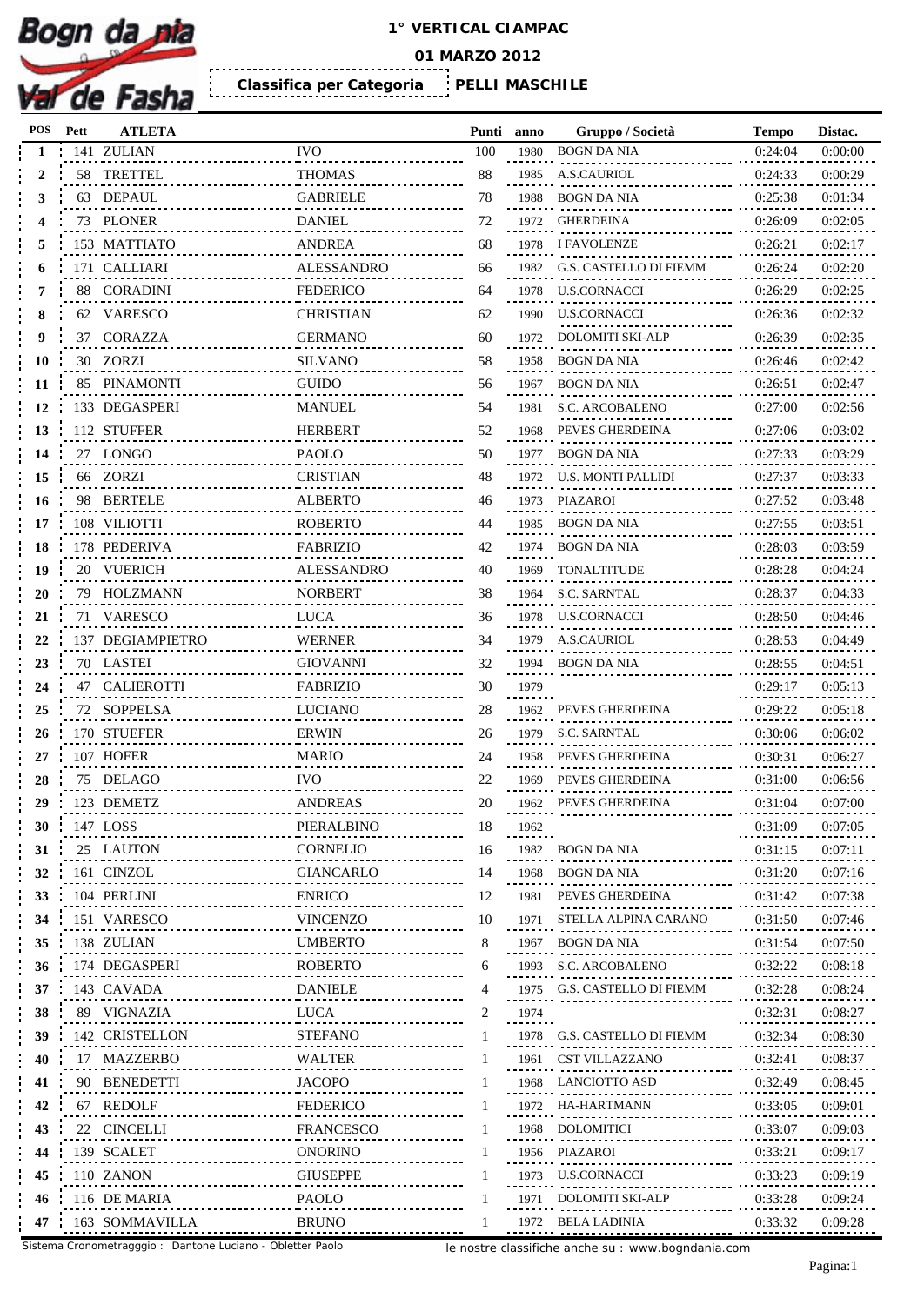| POS | Pett | <b>ATLETA</b>     |                  | Punti | anno      | Gruppo / Società             | <b>Tempo</b> | Distac. |
|-----|------|-------------------|------------------|-------|-----------|------------------------------|--------------|---------|
| 48  | 3    | <b>BATTISTI</b>   | <b>MARTINO</b>   | 1     | 1963      | <b>GRONLAIT</b>              | 0:33:40      | 0:09:36 |
| 49  |      | 135 DEFLORIAN     | <b>GIORGIO</b>   |       |           | 1964 U.S.CORNACCI            | 0:33:49      | 0:09:45 |
| 50  |      | 179 MARCHIONI     | <b>ANTONIO</b>   |       | 1965      |                              | 0:33:54      | 0:09:50 |
| 51  | 5    | <b>BONVECCHIO</b> | <b>EDOARDO</b>   |       | 1967      |                              | 0:34:05      | 0:10:01 |
| 52  |      | 109 TAGLIAFERRO   | <b>STEFANO</b>   |       |           | 1988 MONTANAIA RACING        | 0:34:07      | 0:10:03 |
| 53  | 93   | NäCKLER           | ARNOLD           |       | 1966      |                              | 0:34:09      | 0:10:05 |
| 54  |      | 14 PELLEGRIN      | <b>ANDREAS</b>   |       |           | 1981 BOGN DA NIA             | 0:34:16      | 0:10:12 |
| 55  | 68   | VARESCO           | <b>RICCARDO</b>  |       | 1971      | A.S.CAURIOL                  | 0:34:35      | 0:10:31 |
| 56  |      | 169 SORARUI       | <b>GIORGIO</b>   |       | 1981      |                              | 0:34:57      | 0:10:53 |
| 57  |      | 56 FELICETTI      | <b>ANDREA</b>    |       | 1971      | ZON TE CADIN                 | 0:35:24      | 0:11:20 |
| 58  |      | 162 CHIOCCHETTI   | <b>FRANCESCO</b> |       | 1972      | <b>BELA LADINIA</b>          | 0:35:27      | 0:11:23 |
| 59  |      | 48 BEZ            | <b>RAFFAELE</b>  |       | 1974      | ROBISPORT BELLUNO            | 0:35:35      | 0:11:31 |
| 60  |      | 42 DAGOSTIN       | <b>RICCARDO</b>  |       | 1957      | BOGN DA NIA                  | 0:35:41      | 0:11:37 |
| 61  |      | 136 DAVARDA       | <b>RINALDO</b>   |       | 1959      | BOGN DA NIA                  | 0:35:56      | 0:11:52 |
| 62  |      | 119 ZANGIACOMI    | <b>GIORGIO</b>   |       | 1968      |                              | 0:36:05      | 0:12:01 |
| 63  |      | 10 FONTANA        | <b>ALESSIO</b>   |       | 1986      | <b>SCI CLUB VALDOBBIADEN</b> | 0:36:16      | 0:12:12 |
| 64  |      | 167 MURER         | <b>GIANNI</b>    |       | 1963      | ZON TE CADIN                 | 0:36:36      | 0:12:32 |
| 65  |      | 160 CINCELLI      | <b>STEFANO</b>   |       | 1996      | <b>BELA LADINIA</b>          | 0:36:38      | 0:12:34 |
| 66  |      | 185 ZULIAN        | <b>RENATO</b>    |       | 1953      | <b>BOGN DA NIA</b>           | 0:37:03      | 0:12:59 |
| 67  |      | 54 NIEBUHR        | <b>NIKOLAJ</b>   |       | 1983      | <b>BOGN DA NIA</b>           | 0:37:08      | 0:13:04 |
| 68  |      | 100 LOEWE         | <b>ANDREAS</b>   |       |           | 1968 BOGN DA NIA             | 0:37:16      | 0:13:12 |
| 69  |      | 13 FARE           | <b>THOMAS</b>    |       | 1978      |                              | 0:37:17      | 0:13:13 |
| 70  |      | 188 RASOM         | <b>GIOVANNI</b>  |       | 1972      | <b>BELA LADINIA</b>          | 0:37:33      | 0:13:29 |
| 71  |      | 102 CHIOCCHETTI   | CARLO            |       | 1970      | <b>BELA LADINIA</b>          | 0:37:59      | 0:13:55 |
| 72  |      | 159 VIAN          | <b>ANTONIO</b>   |       |           | 1966 BELA LADINIA            | 0:38:03      | 0:13:59 |
| 73  | 2    | FESTI             | <b>ANDREA</b>    |       | 1979      | GRONLAIT                     | 0:38:08      | 0:14:04 |
| 74  |      | 49 FRATTA         | <b>STEFANO</b>   |       | 1980      |                              | 0:38:19      | 0:14:15 |
| 75  |      | 166 CAPOVILLA     | <b>CLEMENTE</b>  |       | 1969      | ZON TE CADIN                 | 0:38:27      | 0:14:23 |
| 76  |      | 45 CUEL           | <b>MATTEO</b>    | 1     |           | 1997 GRONLAIT                | 0:38:40      | 0:14:36 |
| 77  |      | 168 LUCHETTA      | <b>SERGIO</b>    |       | 1961      | KIWI SPORT                   | 0:39:04      | 0:15:00 |
| 78  |      | 113 DE MAS        | <b>FABIO</b>     |       |           | 1973 DOLOMITI SKI-ALP        | 0:39:21      | 0:15:17 |
| 79  |      | 15 TRENTI         | <b>FRANCESCO</b> |       | 1972<br>. |                              | 0:39:28      | 0:15:24 |
| 80  |      | 177 CORSI         | <b>ADOLF</b>     |       | 1961      |                              | 0:39:34      | 0:15:30 |
| 81  |      | 76 DEIORI         | <b>RICHARD</b>   |       | 1969      | BOGN DA NIA                  | 0:40:02      | 0:15:58 |
| 82  |      | 120 MENARDI       | ANDREA           |       |           | 1961 CAI CORTINA             | 0:40:19      | 0:16:15 |
| 83  |      | 91 TARGETTI       | LORENZO          |       | 1967      |                              | 0:41:47      | 0:17:43 |
| 84  |      | 155 RASOM         | <b>DANIELE</b>   |       |           | 1970 BOGN DA NIA             | 0:42:17      | 0:18:13 |
| 85  |      | BACCHIOCCHI       | <b>VALERIO</b>   |       | 1984      | <b>FASSA CLIMBING</b>        | 0:43:02      | 0:18:58 |
| 86  |      | 145 COMPAGNONI    | <b>ALBERTO</b>   |       | 1961      | BOGN DA NIA                  | 0:43:14      | 0:19:10 |
| 87  |      | 140 GRISOTTO      | <b>GABRIELE</b>  |       | 1963      | BOGN DA NIA                  | 0:43:17      | 0:19:13 |
| 88  |      | 11 FURLAN         | <b>GIUSEPPE</b>  |       | 1957      | <b>SCI CLUB BELLUNO</b>      | 0:43:57      | 0:19:53 |
| 89  |      | 38 LASTEI         | <b>CLAUDIO</b>   |       | 1963      | BOGN DA NIA                  | 0:45:22      | 0:21:18 |
| 90  |      | 181 MENARDI       | <b>CLAUDIO</b>   |       | 1959      | DOLOMITI SKI-ALP             | 0:45:47      | 0:21:43 |
| 91  |      | 154 LAUTON        | <b>MARTINO</b>   |       | 1988      | BOGN DA NIA                  | 0:48:27      | 0:24:23 |
| 92  |      | 131 FURLANIS      | <b>MAURIZIO</b>  |       | 1961      | BOGN DA NIA                  | 0:51:29      | 0:27:25 |
| 93  |      | 44 CUEL           | <b>FRANCESCO</b> |       | 1957      | <b>GRONLAIT</b>              | 0:56:45      | 0:32:41 |
| 94  |      | 52 CUEL           | <b>IVANO</b>     |       |           | 1952 GRONLAIT                | 0:58:07      | 0:34:03 |
| 95  |      | 187 CARTA SATTA   | <b>GIOVANNI</b>  |       | 1969      |                              | 1:00:47      | 0:36:43 |
| 96  |      | 146 DELUCA        | TULLIO           |       |           | 1942 BELA LADINIA            | 1:02:08      | 0:38:04 |

| tí | anno         | Gruppo / Societá                                         | Tempo               | Distac. |
|----|--------------|----------------------------------------------------------|---------------------|---------|
|    | 1963         | GRONLAIT                                                 | 0:33:40             | 0:09:36 |
|    | 1964         | U.S.CORNACCI                                             | 0:33:49             | 0:09:45 |
|    | 1965         |                                                          | 0:33:54             | 0:09:50 |
|    | 1967         |                                                          | 0:34:05             | 0:10:01 |
|    | 1988         | MONTANAIA RACING                                         | 0:34:07             | 0:10:03 |
|    | 1966         |                                                          | 0:34:09             | 0:10:05 |
|    | 1981         | BOGN DA NIA                                              | 0:34:16             | 0:10:12 |
|    | 1971         | A.S.CAURIOL                                              | 0:34:35             | 0:10:31 |
|    | 1981         |                                                          | 0:34:57             | 0:10:53 |
|    | 1971         | ZON TE CADIN                                             | 0:35:24             | 0:11:20 |
|    | 1972         | BELA LADINIA                                             | 0:35:27             | 0:11:23 |
|    |              | ROBISPORT BELLUNO                                        | 0:35:35             |         |
|    | 1974         |                                                          |                     | 0:11:31 |
|    | 1957         | BOGN DA NIA                                              | 0:35:41             | 0:11:37 |
|    | 1959         | BOGN DA NIA                                              | 0:35:56             | 0:11:52 |
|    | 1968         |                                                          | 0:36:05             | 0:12:01 |
|    | 1986         | SCI CLUB VALDOBBIADEN                                    | 0:36:16             | 0:12:12 |
|    | 1963         | ZON TE CADIN                                             | 0:36:36             | 0:12:32 |
|    | 1996         | BELA LADINIA                                             | 0:36:38             | 0:12:34 |
|    | 1953         | BOGN DA NIA                                              | 0:37:03             | 0:12:59 |
|    | 1983         | BOGN DA NIA                                              | 0:37:08             | 0:13:04 |
|    | 1968         | BOGN DA NIA                                              | 0:37:16             | 0:13:12 |
|    | 1978         |                                                          | 0:37:17             | 0:13:13 |
|    | 1972         | BELA LADINIA                                             | 0:37:33             | 0:13:29 |
|    | 1970         | BELA LADINIA                                             | 0:37:59             | 0:13:55 |
|    | 1966         | BELA LADINIA                                             | 0:38:03             | 0:13:59 |
|    | 1979         | GRONLAIT                                                 | 0:38:08             | 0:14:04 |
|    | 1980         |                                                          | 0:38:19             | 0:14:15 |
|    | 1969         | ZON TE CADIN                                             | 0:38:27             | 0:14:23 |
|    | 1997         | GRONLAIT                                                 | 0:38:40             | 0:14:36 |
|    | 1961         | KIWI SPORT                                               | $0:39:04$ $0:15:00$ |         |
|    |              | 1973 DOLOMITI SKI-ALP                                    | $0:39:21$ $0:15:17$ |         |
|    |              |                                                          |                     |         |
|    | 1972<br>1961 |                                                          | $0:39:28$ $0:15:24$ |         |
|    |              | 1969 BOGN DA NIA                                         | $0:39:34$ $0:15:30$ |         |
|    |              | .                                                        | $0:40:02$ $0:15:58$ |         |
|    |              | 1961 CAI CORTINA                                         | $0:40:19$ $0:16:15$ |         |
|    | 1967         |                                                          | $0:41:47$ $0:17:43$ |         |
|    |              | 1970 BOGN DA NIA<br>.                                    | $0:42:17$ $0:18:13$ |         |
|    |              |                                                          | $0:43:02$ $0:18:58$ |         |
|    |              | 1961 BOGN DA NIA                                         | $0:43:14$ $0:19:10$ |         |
|    |              | 1963 BOGN DA NIA                                         | $0:43:17$ $0:19:13$ |         |
|    |              |                                                          | $0:43:57$ $0:19:53$ |         |
|    |              | 1963 BOGN DA NIA<br>------ ----------------------------- | $0:45:22$ $0:21:18$ |         |
|    |              | 1959 DOLOMITI SKI-ALP                                    | $0:45:47$ $0:21:43$ |         |
|    |              | 1988 BOGN DA NIA<br>                                     | $0:48:27$ $0:24:23$ |         |
|    |              | 1961 BOGN DA NIA<br>-----------------------------        | $0:51:29$ $0:27:25$ |         |
|    |              | 1957 GRONLAIT<br>------ -----------------------------    | $0:56:45$ $0:32:41$ |         |
|    |              | 1952 GRONLAIT                                            | $0:58:07$ $0:34:03$ |         |
|    | 1969         | .                                                        | $1:00:47$ $0:36:43$ |         |
|    |              | 1942 BELA LADINIA                                        | 1:02:08  0:38:04    |         |
|    |              |                                                          |                     |         |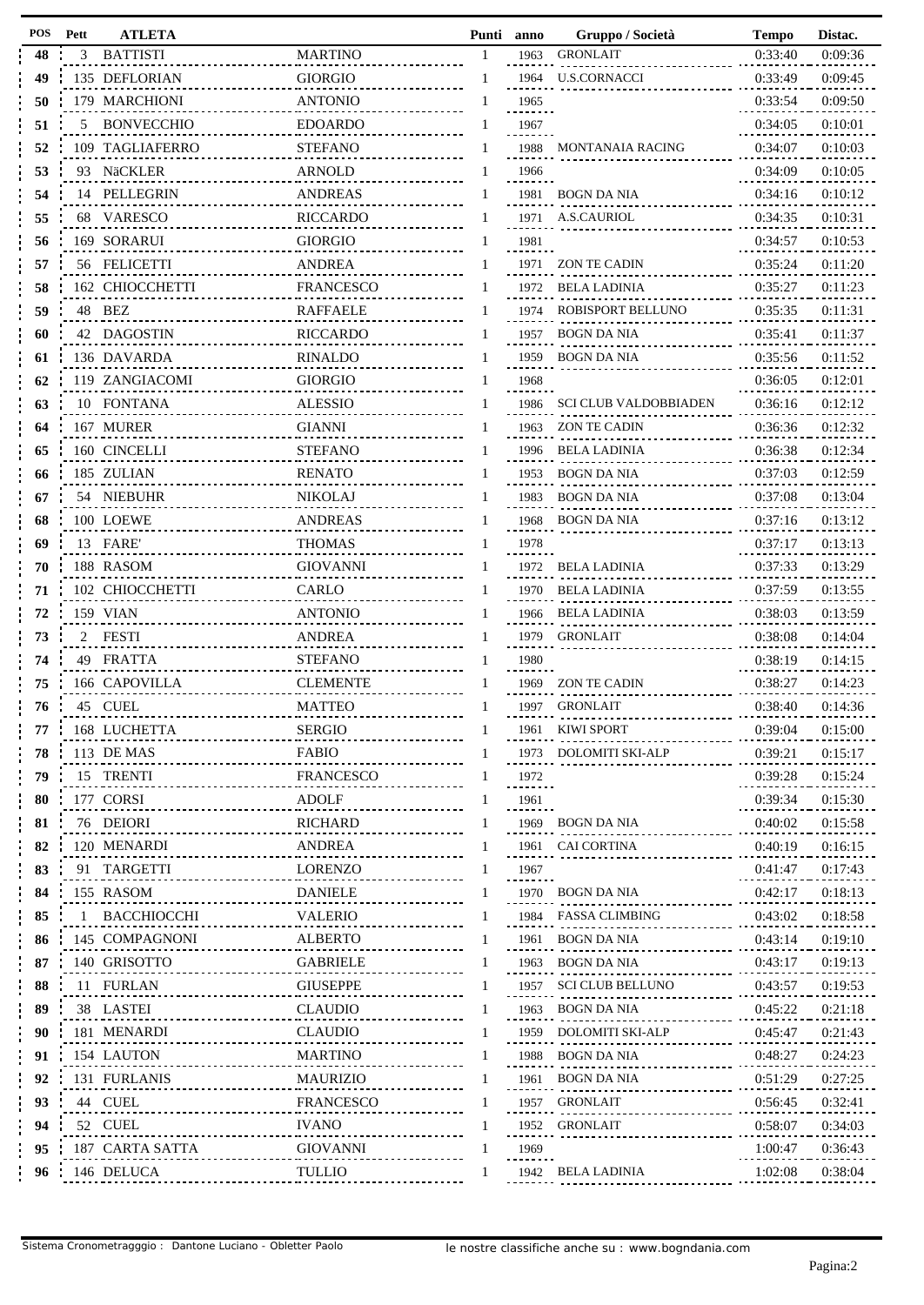

**01 MARZO 2012**

**SCARPE FEMMINILE Classifica per Categoria** 

| POS | Pett | <b>ATLETA</b> |                | Punti | anno | Gruppo / Società                                      | Tempo   | Distac. |
|-----|------|---------------|----------------|-------|------|-------------------------------------------------------|---------|---------|
|     |      | 134 DEMETZ    | ASTRID         | 100   | 1976 | <b>BOGN DA NIA</b>                                    | 0:30:19 | 0:00:00 |
|     | 95   | <b>SCOLA</b>  | <b>NADIA</b>   | 88    | 1975 | <b>BELA LADINIA</b>                                   | 0:32:00 | 0:01:41 |
|     |      | ZANON         | <b>SABRINA</b> |       | 1972 | A.S.CAURIOL                                           | 0:32:58 | 0:02:39 |
|     | -94  | <b>BELLO</b>  | VERONICA       |       | 1989 | A.S.CAURIOL                                           | 0:39:07 | 0:08:48 |
|     |      | <b>CAVADA</b> | <b>DARIA</b>   | 68    | 1966 | ZON TE CADIN<br>-------- ---------------------------- | 0:43:45 | 0:13:26 |